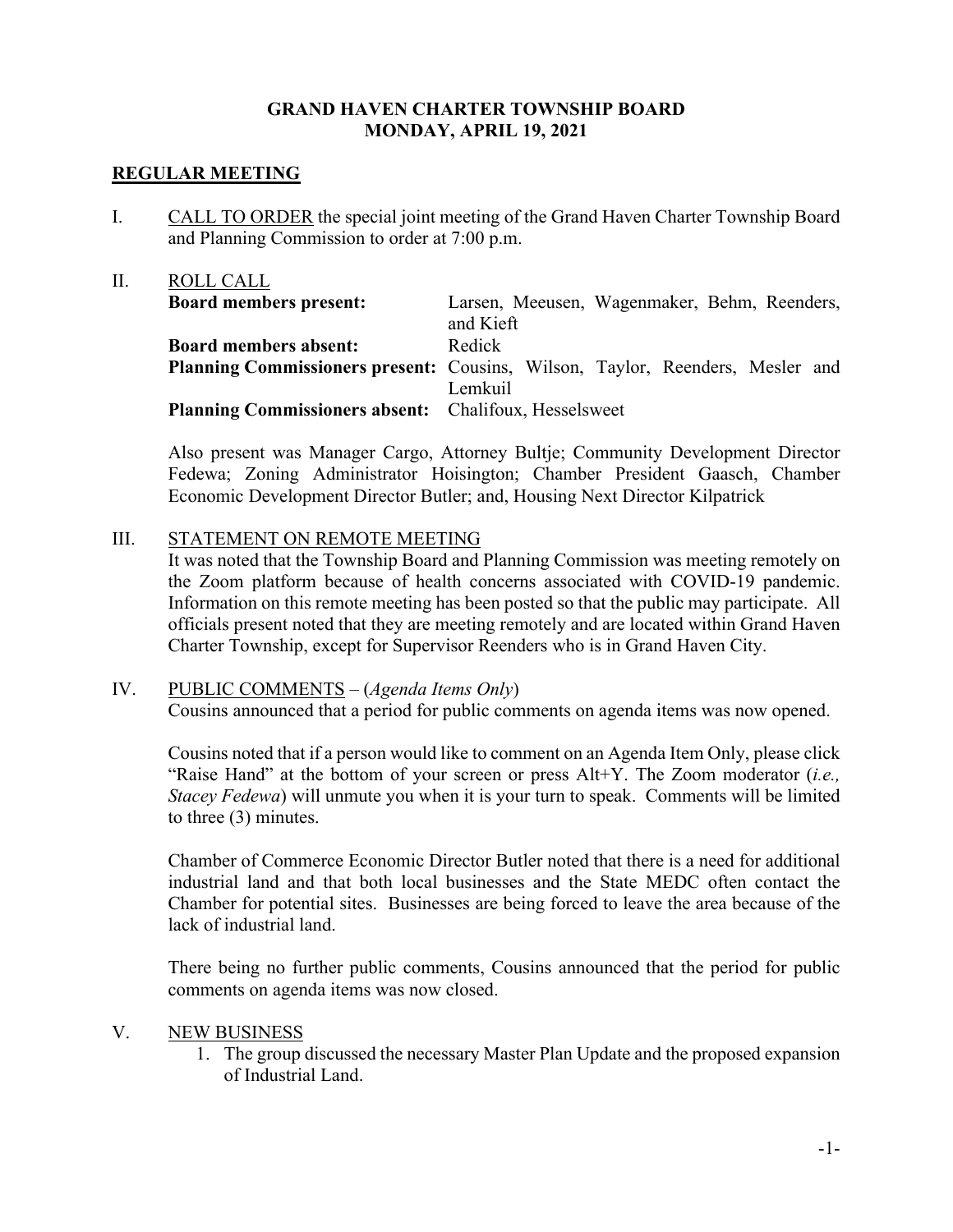The group agreed to initially focus on amending the Master Plan map and planning for additional industrial land in the vicinity of M-45 and US-31. It was noted that certain parcels would be better suited for light industry/commercial or, after development begins, multi-family residential.

A complete update of the Master Plan would be budgeted for completion in 2022.

2. The group discussed amending the minimum floor area of dwelling units.

Community Development Director Fedewa presented a report on Minimum Dwelling Unit Size.

It was noted that the new Zoning Ordinance, which lowered all of the minimum dwelling unit sizes, went beyond what was discussed at a previous joint meeting.

Housing Next Director Kilpatrick discussed the need for Missing Middle housing and that maintenance had more of an impact on housing values than size.

Various ideas were discussed. However, there is disagreement among the various members with about half supporting the reduction in dwelling unit size and half wanting to return to the numbers from the previous Zoning Ordinance. There was agreement that PUD minimums should be eliminated to allow greater discretion in planned developments.

The Planning Commission was tasked with reviewing the dwelling unit sizes and returning a recommendation to the full Board.

3. The group discussed the Planning Commission's recommendation for the DDA to expand the district boundaries and amend the Tax Increment Finance (TIF) plan.

Manager Cargo noted that the DDA Board has a meeting scheduled for Thursday, May  $13<sup>th</sup>$ . The process to expand the DDA borders and amend the TIF plan will be complicated and requires numerous steps under state law. Staff will coordinate this action with legal staff.

#### VI. PUBLIC COMMENTS

Cousins announced that a period for public comments on non-agenda items was now opened.

Cousins noted any person would like to comment on a non-agenda item only, please click "Raise Hand" at the bottom of your screen or press Alt+Y. The Zoom moderator will unmute you when it is your turn to speak. Comments will be limited to three (3) minutes.

There being no public comments, Cousins announced that the period for public comments on agenda items was now closed.